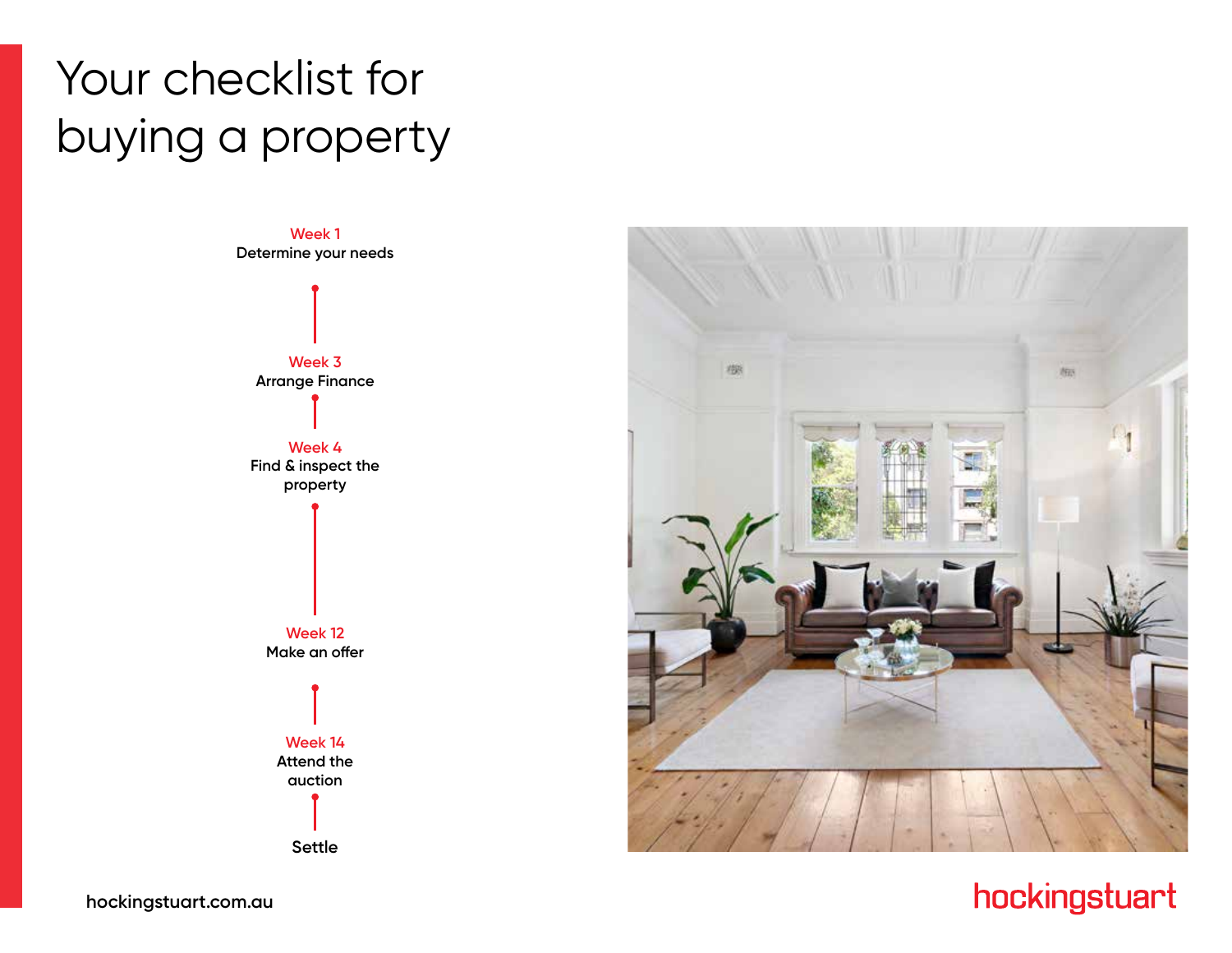

#### **Determine your needs or property you want**

At first glance, choosing what type of property to buy seems like an easy decision. But when you give serious thought to your needs, more options may become apparent. For example, young children may lead you to decide that you need a house with a big backyard. But maybe a townhouse with a small courtyard would be suitable, if it's next door to a park. If you don't have children there maybe something else to consider – pets, commute, leisure activities and other requirements.

The type of property and location you choose should reflect your lifestyle. Ultimately the decision will come back to one very basic question; how will you use your property? There's no right or wrong choice, just what's most suitable for you considering your needs, wants and budget.

**Timing: One to two weeks.**

#### **Arrange finance**

Talk to your bank or finance broker and determine how much you can spend on your property. Understanding your borrowing capacity will influence other factors such as the size of the property and the location. Don't rush into it – take a week or so to work out your finances, after all this is probably the biggest purchase you'll ever make.

You will also need to consider other costs associated with buying a property.

Stamp Duty is a State Government tax on certain documents or transactions. In Victoria, all transfers of land attract Stamp Duty, which is based on the market value or sale price of the property - whichever is greater. Current rates are available on sro.vic.gov.au (State Revenue Office Victoria).

**Timing: One week.**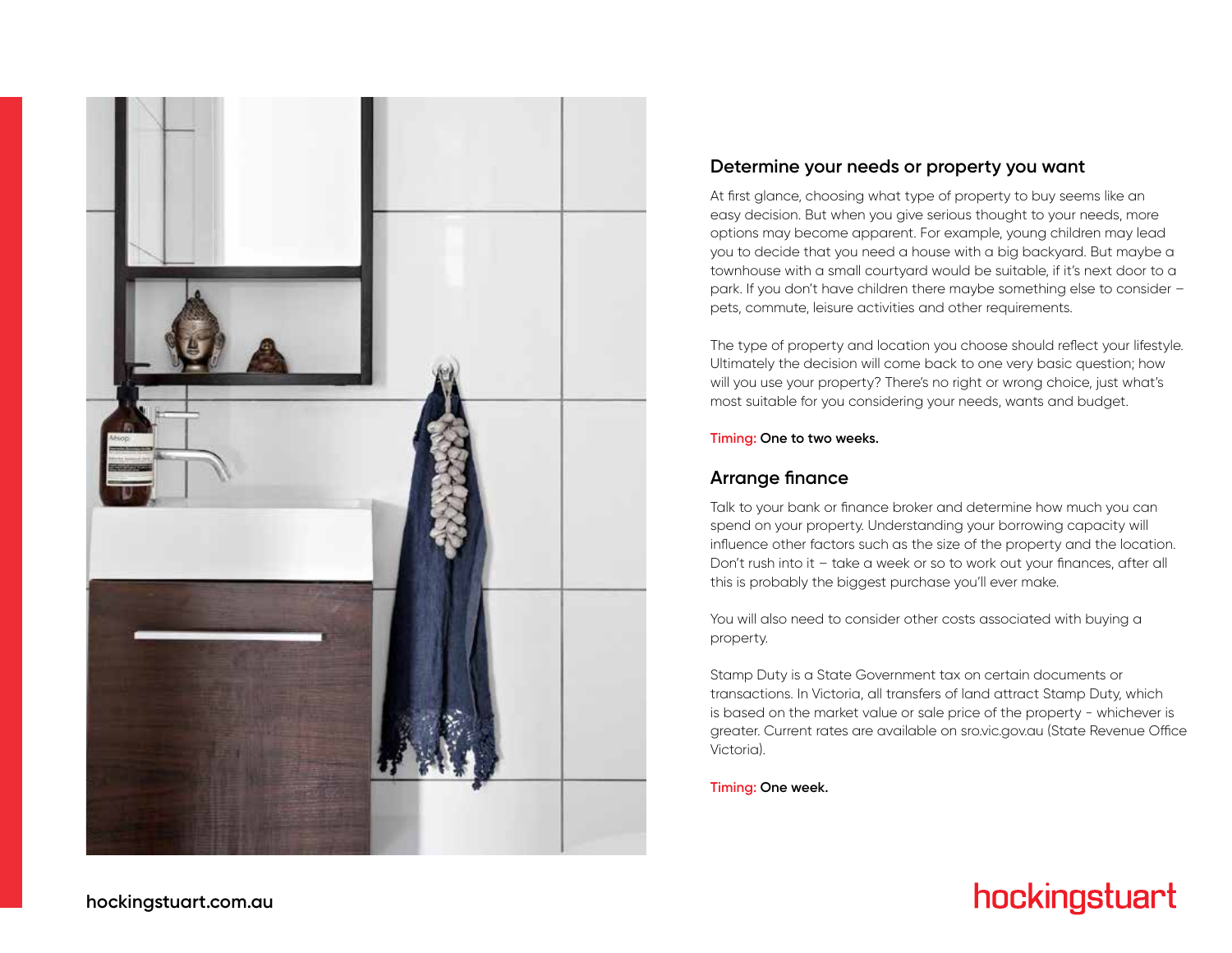#### **Find the property**

Start looking for the ideal place. A great way to start is registering with hockingstuart's property match system early alert. Simply specify the type of property you're looking for, the location, number of bedrooms, bathrooms, and price range and the database will match your requirements with a property that suits you. Registration takes just a few moments.

We know that finding the property that's right for you can be a challenge, and sometimes a lengthy one. The good news is that tools such as red magazine, hockingstuart.com.au, realestate.com.au and domain.com.au can offer considerable help in your search.

#### **Timing: Up to eight weeks.**

#### **Inspect the property**

Visit the property and get to know it as well as you can; think of it as test-driving your new home. Spend as long as you can getting to know it; take a good look inside and out, up and down the street and all around the neighbourhood. Don't be afraid to ask as many questions of the agent (or owner) as you like such as the age of the property, what the body corporate fees are, land size etc. And if you're really interested in the place, come back for another visit at a different time of day, if possible.

Depending on your findings, a building and/or pest inspection may be required. The former offers peace of mind if you're seriously considering a property. It's also a good idea to gather as much information as you can about the surrounding buildings (or apartments if you're looking at an apartment block) and other projects if any are planned. Nearby buildings in poor condition may devalue your own property, as might a large industrial site being built nearby. The local council is a good source of information about what projects may be planned for the area.

**Timing: One or two days.**

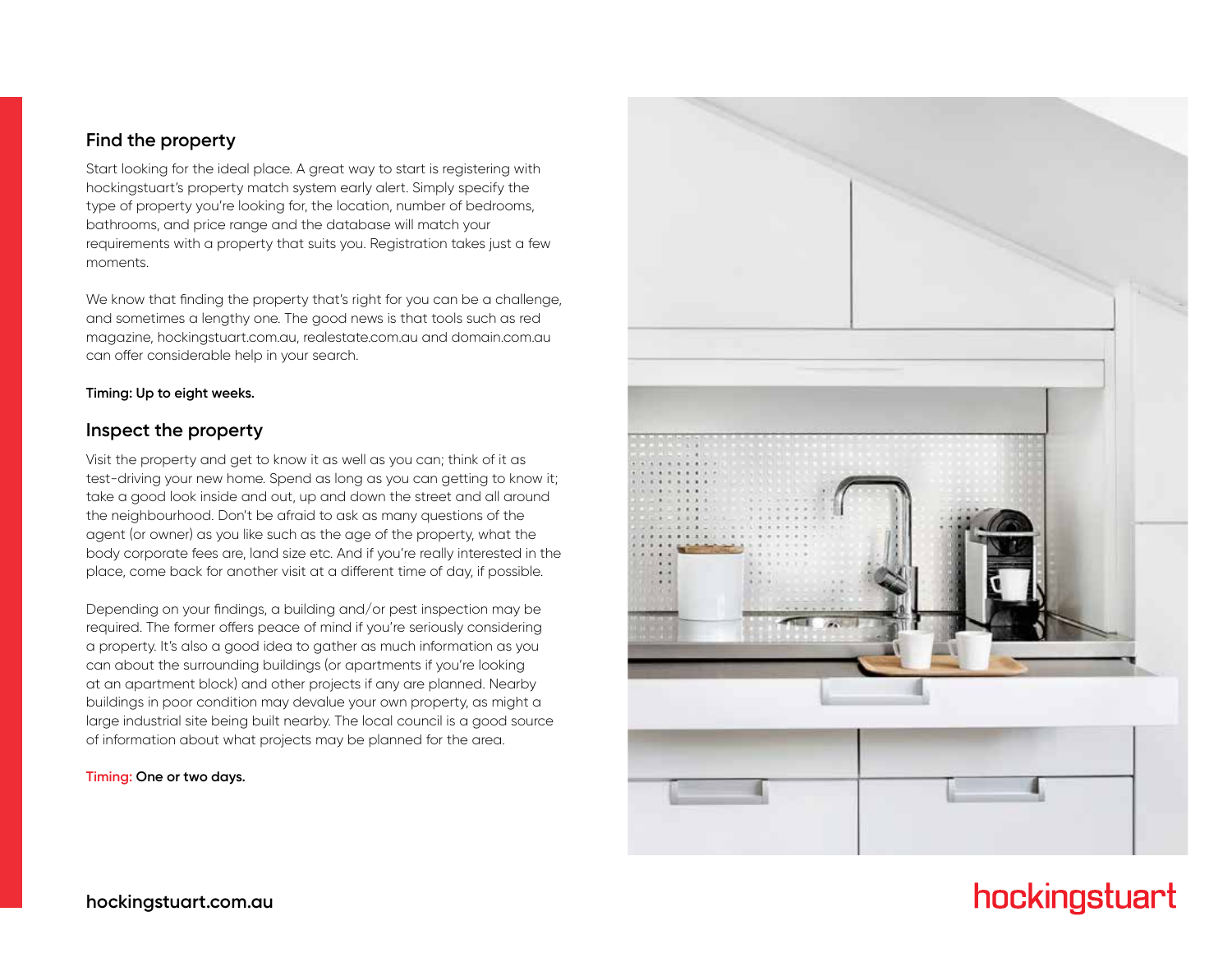

#### **Prepare to make an offer**

Before you make an offer, you should have pre-approval of the amount you're entitled to borrow from your bank, including an allowance for an upfront deposit. Before you make an offer seek advice on the Section 32, commonly referred to as the Vendor Statement, provided by the real estate agent. It is a good idea to appoint a solicitor or a conveyancer, who can help you with the often complicated legalities surrounding your purchase.

If buying at auction, you should consider attending other auctions beforehand. You'll get some event experience as well as a sense of the price of properties like the one you're considering. Seeking advice on this – and other matters in the process – from your hockingstuart agent is well worth it; their experience is invaluable.

#### **Making an offer**

The next step is perhaps the most satisfying and fun – buying it. There are two ways to buy a property, either through auction or private sale. The method of sale is up to the vendor. A property offered for private sale will be advertised at a certain price, which may or may not be negotiable depending on the vendor but it can't hurt to make an offer, something your hockingstuart agent will be happy to do on your behalf.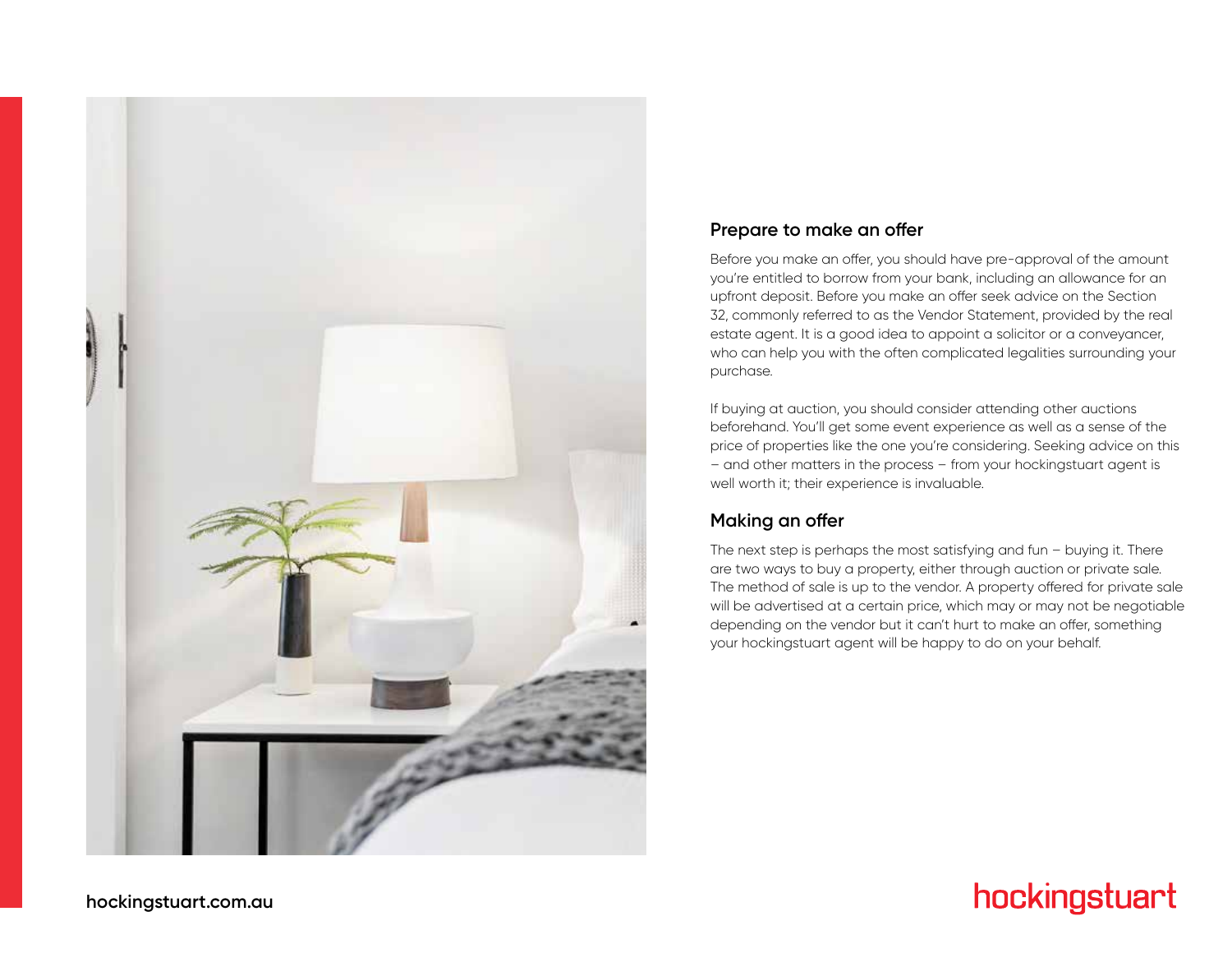#### **Attend the Auction**

Before the auction confirm with the agent what the appropriate method of lodging a deposit is. This can be a personal cheque, bank cheque, deposit bond. Buying at auction offers a few benefits, such as it being an open forum, so you know who you're bidding against and what they are offering. On auction day, the property owners will set a reserve price. This is the price at which they agree to sell the property. The public forum of an auction often tends to pit bid against bid, encouraged by emotion and competitive spirit, leading to higher prices.

If your bid is the highest bid taken by the auctioneer and is above the vendor's reserve price you will purchase the property. If your bid is the highest bid taken by the auctioneer but hasn't reached the vendor's reserve price then the property will be passed in. You, as the highest bidder, will have the first opportunity to buy the property at the vendor's reserve price. The Auctioneer will clearly announce when the property is on the market and is going to be sold. If the property is passed in on a vendor bid then the vendor, via the vendor's agent, is free to discuss the purchase of the property with any genuine buyers.

Buyers are usually required to pay a deposit of 10% of the sale price of a property. This is payable immediately if the property is purchased at auction, or by an agreed offer if purchased at a private sale. The deposit is kept in an independent trust account, organised by the seller's estate agent. Often the vendor's agent's fees and marketing costs associated with the sale of the property will be deducted from the deposit before it is released. Section 27 of the Sale of Land Act makes it possible for the deposit to be released prior to settlement. This is known as an early release of deposit money.

The main consideration for you as a buyer is to make sure the balance of your payment will cover the amount owing against the property at settlement, and all contractual conditions have been met. The vendor must disclose any mortgage or caveats affecting the property in the Section 27 Deposit Release Statement, which the buyer must then sign and return to approve the early release.

**Timing: One day.**